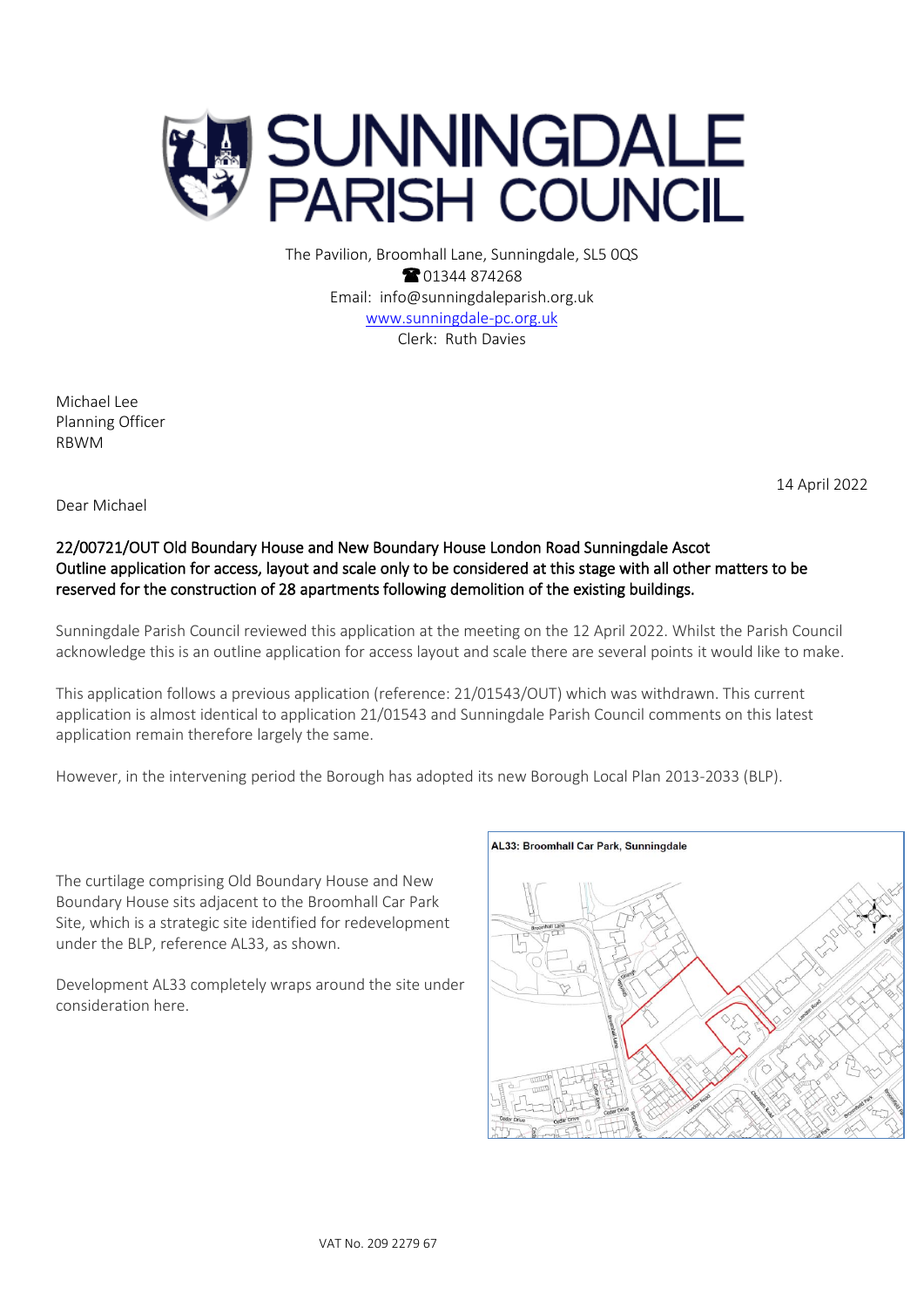Whilst details of the AL33 development are not yet known, there is a presumption that this development will go ahead during the plan period and will be a Mixed-Use scheme including approximately 30 residential units, retail, employment and public car parking.

In addition, this site will

- Provide high quality green and blue infrastructure throughout the site
- Retain mature trees located on the northwest boundary of the site
- Improve pedestrian and cycle access into and through the site, including linking Broomhall Lane and London Road, with additional cycle parking provision for new retail uses
- Enhance pedestrian crossing facilities on London Road
- Enhance vehicular access into the site from London Road
- Provide a high quality, sensitive design which supports the character and function of the area and takes account of views into the site from Chobham Road (B383)
- Provide 30% affordable housing
- Provide appropriate mitigation measures to address the impacts of noise and air quality so to protect residential amenity
- Provide a financial contribution to mitigate the impact of residential development on the Thames Basin Heaths Special Protection Area
- Minimise the visual impact on service areas with appropriate screening.

This application for New Boundary house and Old Boundary house must therefore be considered not just against the character of the village and surrounding area as it is currently – but also against this significant pending AL33 development which will significantly increase the density of this part of Sunningdale on its own.

### 1. Overdevelopment

This development of an additional 28 apartments is windfall development which represents considerable overdevelopment in this area, especially when viewed against the intended development of AL33.

As shown to the right:

- The density is much greater than that of the surrounding area
- The current site is largely green space and has a feeling of openness
- The built mass of this development would be substantial compared to the building density that currently exists.

This would be contrary to BLP/QP2 and BLP/QP3.



Comparison with The Ambassadors opposite is not considered to be valid as this is a retirement housing complex.

There are no street scene elevations shown and no side elevations or rear elevations to view. Yet, the proposal is for a 10.5 metre high, 3 storey high building on the front northeast boundary corner of the property.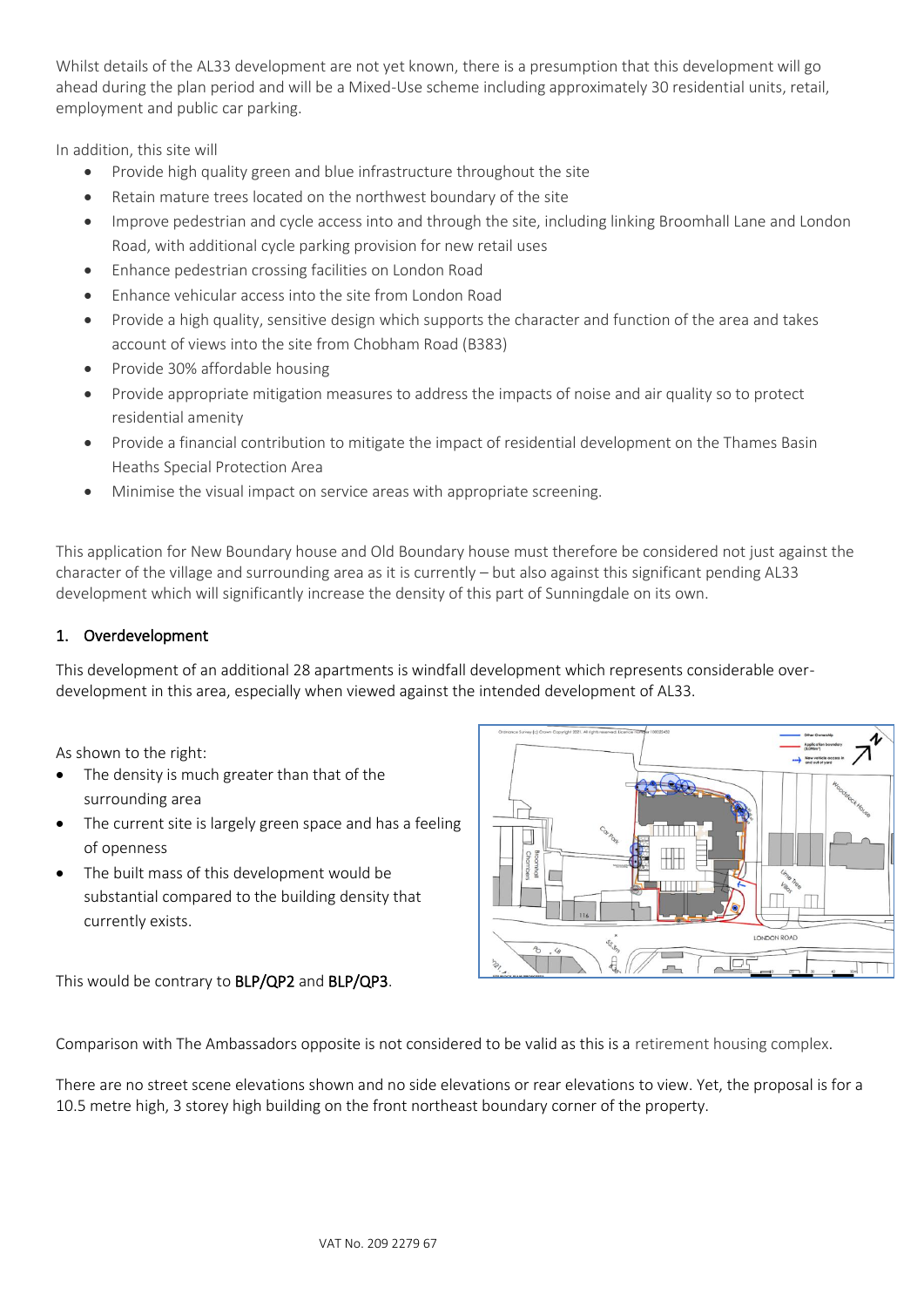The building architecture is described as an arts and crafts interpretation as shown to the right. The Parish Council believe the scale, bulk, and size of the front elevation would be out of character with the street scene.



# 2. Trees, Woodlands and Hedgerows

The percentage of built form versus green space on the plot can be seen in the outline plan to the right.

Green spaces are almost non-existent. The application states that minimal tree works are envisaged and that no tree works are recommended at the present time.

This new application now shows more trees, along the boundary with the car park access road behind, which are being retained, but it is difficult to see how many, if any, of the existing trees could remain as their RPAs will be severely impacted by the development.



There are existing laurel hedges and evergreen borders on the site which are shown to the right.

The application does not appear to have addressed the loss of amenity resulting from the removal of hedgerows, and substantial green areas, which would take place as a result of the development of these blocks which in some cases sit close to the boundary. This would be contrary to BLP/NR3.